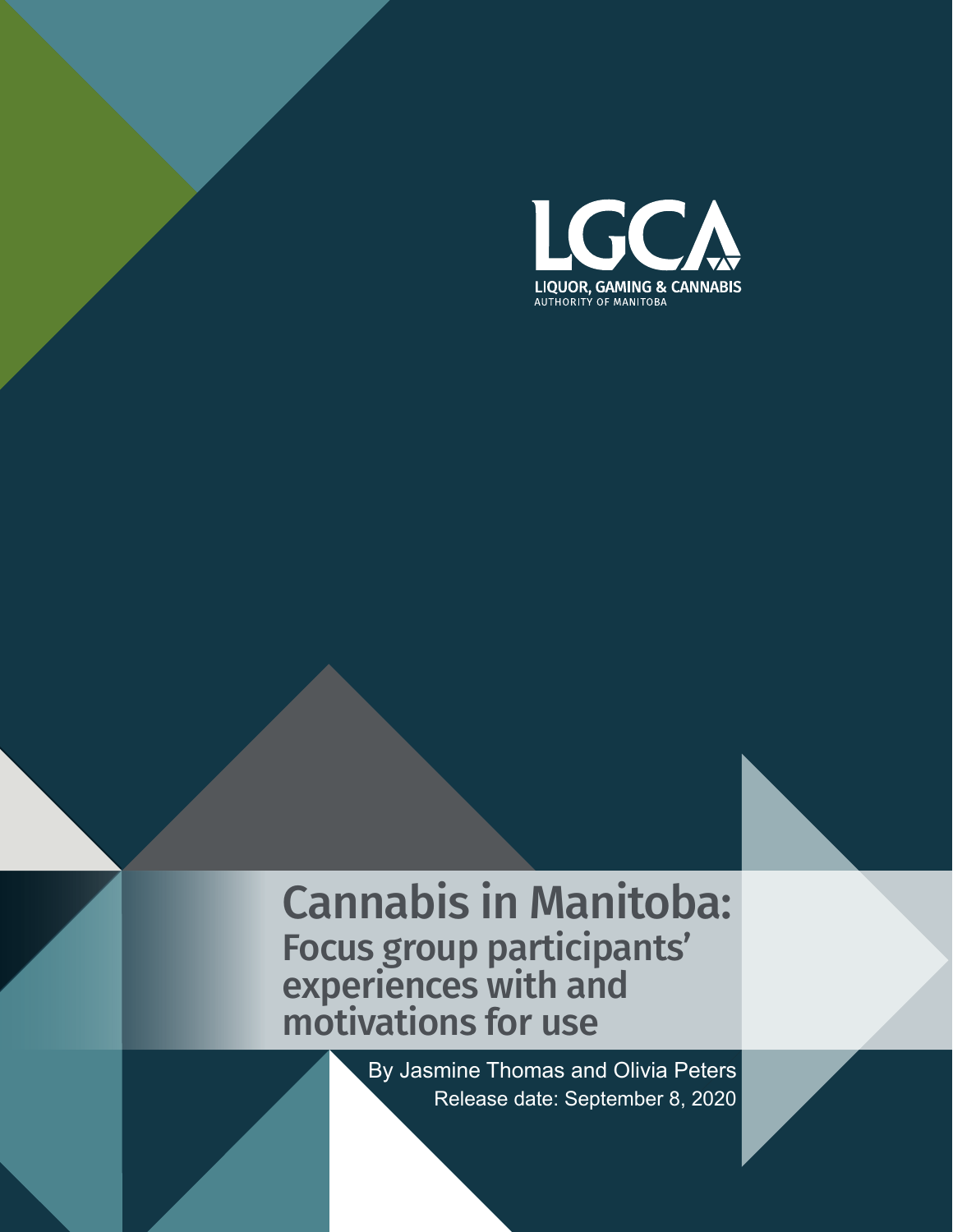# CANNABIS IN MANITOBA - 2019

The Liquor, Gaming and Cannabis Authority of Manitoba (LGCA) conducts empirical research to inform its regulatory mandate. This research provides an evidence base for legislative development, public education, and broader operations, such as regulatory standards and licensing and enforcement processes. Prior to the legalization of edible, extract and topical cannabis products in late 2019, the LGCA gathered information from online and in-person focus groups in Winnipeg, Brandon and Thompson. This research explored what motivates the use of different forms of cannabis, as well as participants' general knowledge of cannabis risks and safer consumption strategies. Findings from these focus groups have already informed organizational and legislative policy development, cannabis public education campaigns, the Know My Limits website and the Smart Choices cannabis retail certification program.

**Figure 1: Participant Distribution** 

| <b>Location</b> | <b>Format</b>                    |
|-----------------|----------------------------------|
| Winnipeg        | 2 in-person, 2 digital<br>groups |
| <b>Brandon</b>  | 2 in-person groups               |
| Thompson        | 2 digital groups                 |

Group discussion encouraged participants to talk about their current cannabis use; understanding of edibles, extracts and topicals; knowledge of lower-risk cannabis use; motives for using cannabis; and harm experienced from cannabis use. The individuals selected to participate in the focus groups were separated into two categories: "less experienced" and "more experienced". The LGCA anticipated that the needs of consumers would be different based on their level of experience, as this is a rough predictor of their level of knowledge about cannabis. This also ensured that participants with more experience and knowledge did not influence the responses of those with significantly less experience.

N=68 total participants

Important themes came out of these focus groups, including why people consume cannabis, where they get information, and what concerns they had about edibles, extracts and topicals.

# **WHAT ARE EDIBLES, EXTRACTS AND TOPICALS?**

Edibles are food products infused with cannabinoid extracts such as baked goods, candies, gummies, chocolates, lozenges and beverages. Ingestion is straightforward; people either eat or drink the product. EDIBLES

> Extracts include various forms of processed cannabis, most often with a viscous and sticky resinous consistency. Extracts must be heated to vaporize for inhalation, which is often called "dabbing". Like dried plant materials, extracts are inhaled by the end user.

Extracts are made through a variety of processing methods that range from the mechanical separation of cannabinoids in the case of kief powder or hash; water agitation for bubble hash; soaking in solvents to form a sticky cannabis resin; and gas-based processing for butane hash oil. Butane hash oil, also known as "amber," "dab," "honey," "shatter," or "wax," is a potent cannabis extract that can contain up to 90% THC. **EXTRACTS** 

TOPICALS

Topicals include cannabinoid-infused oils, patches, creams and shampoos that are applied directly to the skin, hair or nails and are for external use only. Health Canada has set a maximum THC level of 1,000 mg per package. As with other new cannabis products, research is still required to measure and understand the effectiveness of topical products. Retailers and manufacturers are not allowed to make claims about health or cosmetic benefits.

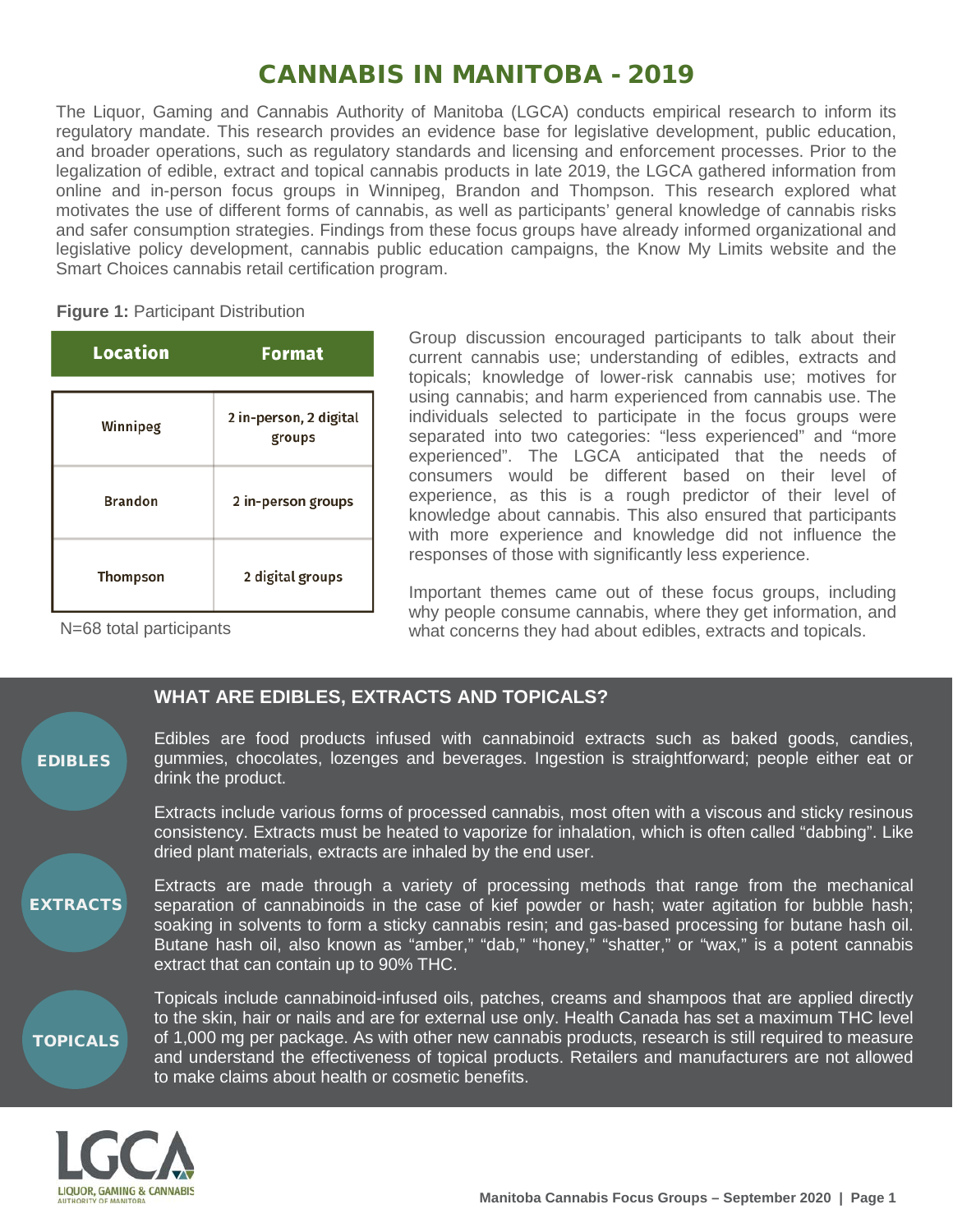### REASONS FOR USING CANNABIS

There are many reasons why participants use cannabis, including for relaxation, social pressure, curiosity and pain/symptom management. Motives for continued and regular use include for enjoyment, harm reduction, mitigating health conditions and symptoms, and as a sleep aid.

**TOP REASONS FOR USING CANNABIS**

**Pain or symptom management**

**Social norms Curiosity Curiosity Relaxation** 

**"To have a good time and to unwind at the end of the day, you know, just to kind of unload a little bit I guess. And I do have some mental health issues, so it does kind of help quiet my mind and you know, just help me relax. And I also do have insomnia, so it does help me sleep."**

Edible cannabis was a popular topic of conversation among less experienced users, while extracts were more popular than edibles among focus groups of more experienced users. Those who discussed trying edibles talked about how it is not harmful to your lungs compared to smoking or vaping, and how it is discrete and easier to use compared to smoking or vaping (i.e., no need to learn how to use devices such as a vaporizer or bong). To some, the discreteness of edibles was

a motive for use, given that edibles do not have a strong smell like smoking. However, participants recognized the unique risks of edibles, such as the potential for accidental ingestion and overconsumption. Extracts were discussed by more experienced users who wanted a more concentrated product and stronger effects.

Most participants shared multiple reasons for using cannabis, and often use different types of products to meet different needs. The LGCA's regulatory mandate focuses on non-medical cannabis; however, many focus group participants shared motives related to personal health and symptom management.

**"For many different reasons, whether it's I need to calm myself down, because everything is stressful, or I can't sleep, or my arthritis is really bad."**

## LEGALIZATION ASSOCIATED WITH SAFER PRODUCTS

The 2018 legalization of cannabis resulted in more reliable information and greater trust in legal products and retailers. Participants talked about how they are not always sure how they will respond to cannabis, especially with the risks of the illicit market. However, since legalization, participants felt there was more control over the safety and consistency of products. In particular, many participants appreciated knowing the exact percentages of THC and CBD in legally produced cannabis and knowing that products are produced in quality facilities and not contaminated by other intoxicants (i.e., not "laced"), pesticides or molds.

Participants generally associated cannabis with having less control over themselves (i.e., "getting high"). Since people generally do not know how they will respond to different cannabis products, most participants highlighted the importance of publicly-available information about the possible effects of cannabis, what to do if they have a bad experience, and how to minimize the risks of cannabis consumption.

More broadly, participants felt that they did not have control over how cannabis legalization will impact society. There was general agreement that legalization was positive; however, participants did not feel as though they were flooded with enough information on cannabis risks and low-risk strategies prior to legalization.

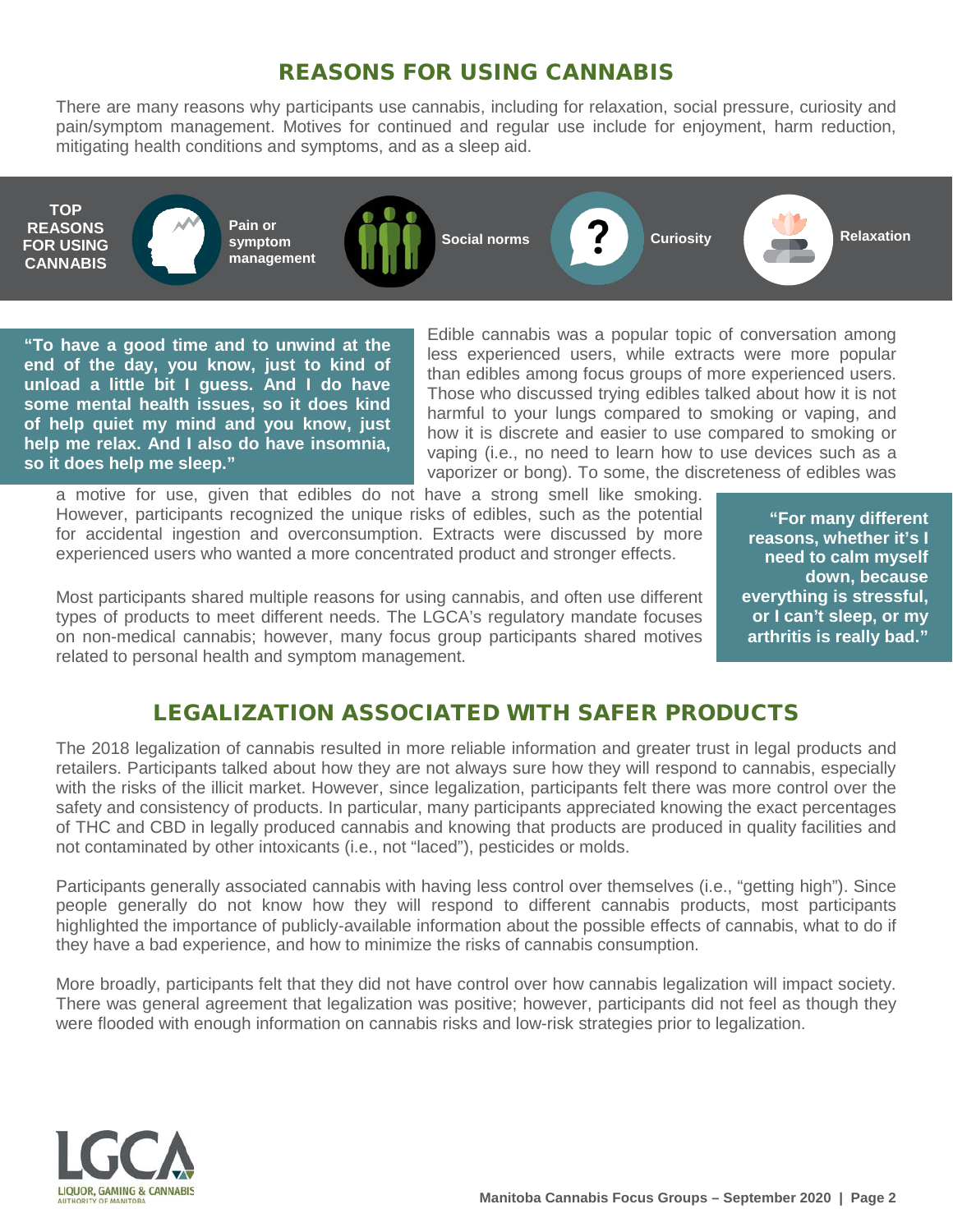## PERCEPTIONS OF LOWER-RISK CANNABIS USE

Participants recognized that using cannabis involves risks, especially for people with less experience or information. They wanted more information about the short-term effects of different cannabis products and the longer-term impacts on long-term health and their ability to travel internationally. Participants expressed that gaps in their knowledge increased their risk.

Risks vary by product type. Participants focused on edibles, particularly concerns about accidental consumption by children and the need to control the exact amount of THC being consumed. Many participants associated using legal products with a decrease in risk, because of safer and more standardized production and packaging.

Participants overwhelmingly considered cannabis to be less risky than other legal substances, particularly tobacco and alcohol. Alcohol was the main reference point for people regardless of their level of experience. This carries both individual and social risks; some aspects of alcohol and cannabis may be perceived as similar when they are, in fact, very different. For example, some participants felt that the intoxicating effects of alcohol would be the same for cannabis. When designing campaigns on the risks of cannabis use, making comparisons to alcohol can be beneficial to address these myths and continue to contextualize accurate information.

#### **LOWER-RISK CANNABIS USE STRATEGIES**





Participants were asked to think of strategies about lower-risk cannabis use. Messages that resonated most strongly included advice to:

- Go slowly
- Try cannabis in a safe place (e.g., at home) with people you trust
- Plan use ahead of time, especially for edibles
- Wait after eating or drinking edibles to see how they affect you
- Set limits on your use to avoid overconsumption
- Do not mix cannabis with alcohol



- Use regulated product so that you know exactly what you are consuming
- Store cannabis away from children
- Educate yourself and others about cannabis
- Do your research about cannabis
- Talk to people who have tried cannabis
- Educate children (13+) about cannabis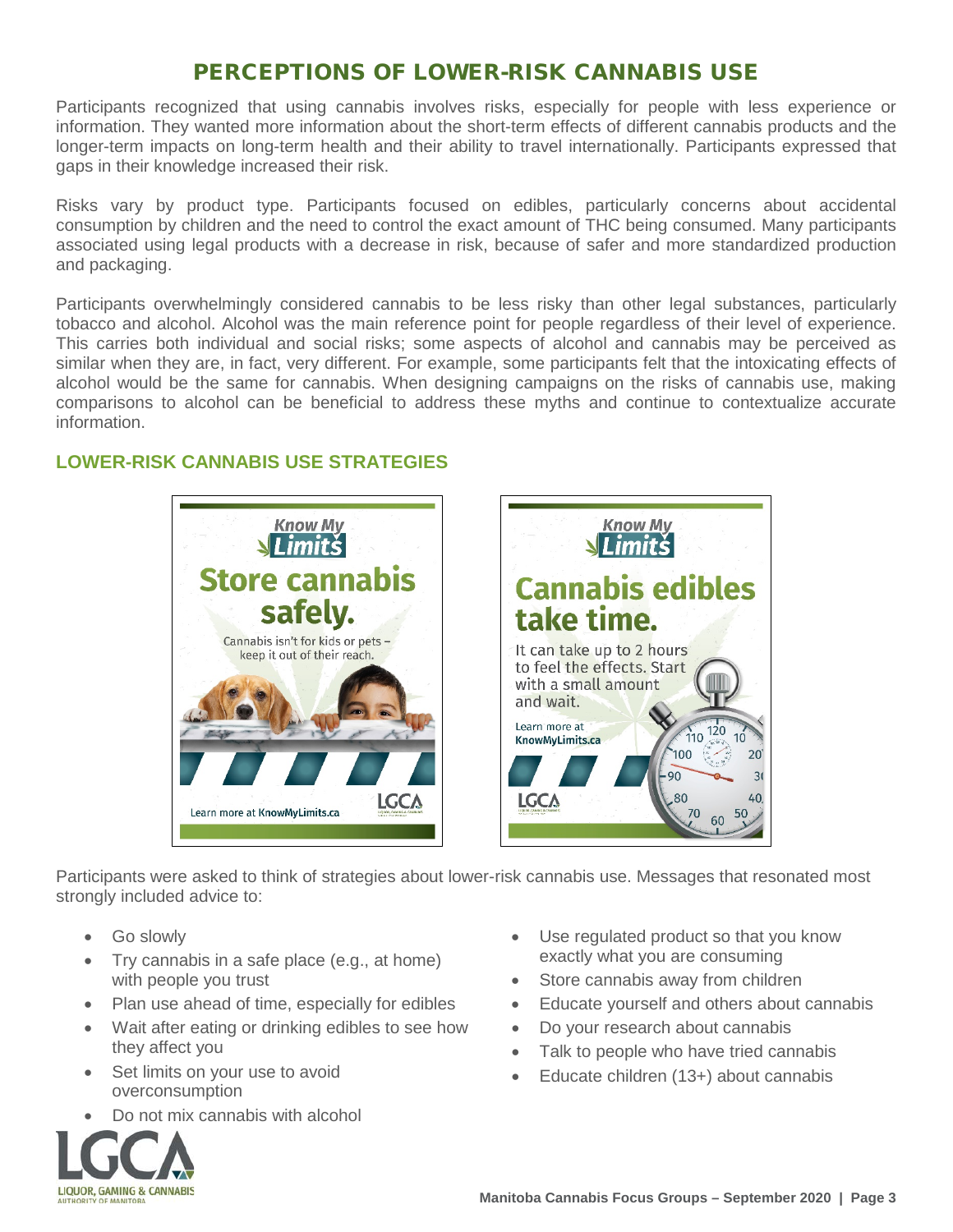## SOURCES OF INFORMATION

A primary goal of this research involved understanding how participants obtain information about cannabis. Participants' commonly used sources of information included:

- Cannabis retailers and staff;
- Government websites and advertisements;
- Family and friends with direct or indirect experience with cannabis:
- Medical practitioners, such as doctors or nurses;
- Manitoba Public Insurance;
- Social media; and
- News media.

**LIQUOR, GAMING & CANNABIS** OF MANITOR

**"I just learned [about cannabis] from my usual research work which is just Googling for information. It's just tricky online because there's a plethora of information. I have to look for more credible sources though like news articles quoting medical specialists and legit websites."**

People most often obtained cannabis-related information from family members, friends and cannabis retailers. One challenge for public education is the potential for myths to spread via misinformed family, friends or retailers. This illustrated the importance of the LGCA's public education and ensuring that licensed retailers have factual and up-to-date information on the products they sell, for example, through the LGCA's Smart Choices cannabis retailer certification program. Participants also talked about educating themselves through more reliable

sources of information, such as public safety advertisements and government websites. People felt that general knowledge and responsibility should fall on provincial and federal governments to communicate current information, advice and research.

Participants had a lot of questions about edibles, extracts and topicals (e.g., How will this affect me? What does this mean for children?). They had concerns about being vulnerable after overconsumption, having little control over the effects of cannabis, and risky cannabis use in general. Participants also mentioned that they trusted neutral, evidence-based information. For example, rather than focusing solely on risks, it was important to provide strategies for minimizing harm without discouraging use. In other words, fear-mongering tactics in advertising were considered largely ineffective by participants. These findings emphasize the importance of the LGCA's neutral position on cannabis.



**"I've read info from AFM; attended an info seminar at The Union Center concerning Cannabis and Safety in the Workplace; been exposed to government advertising..."**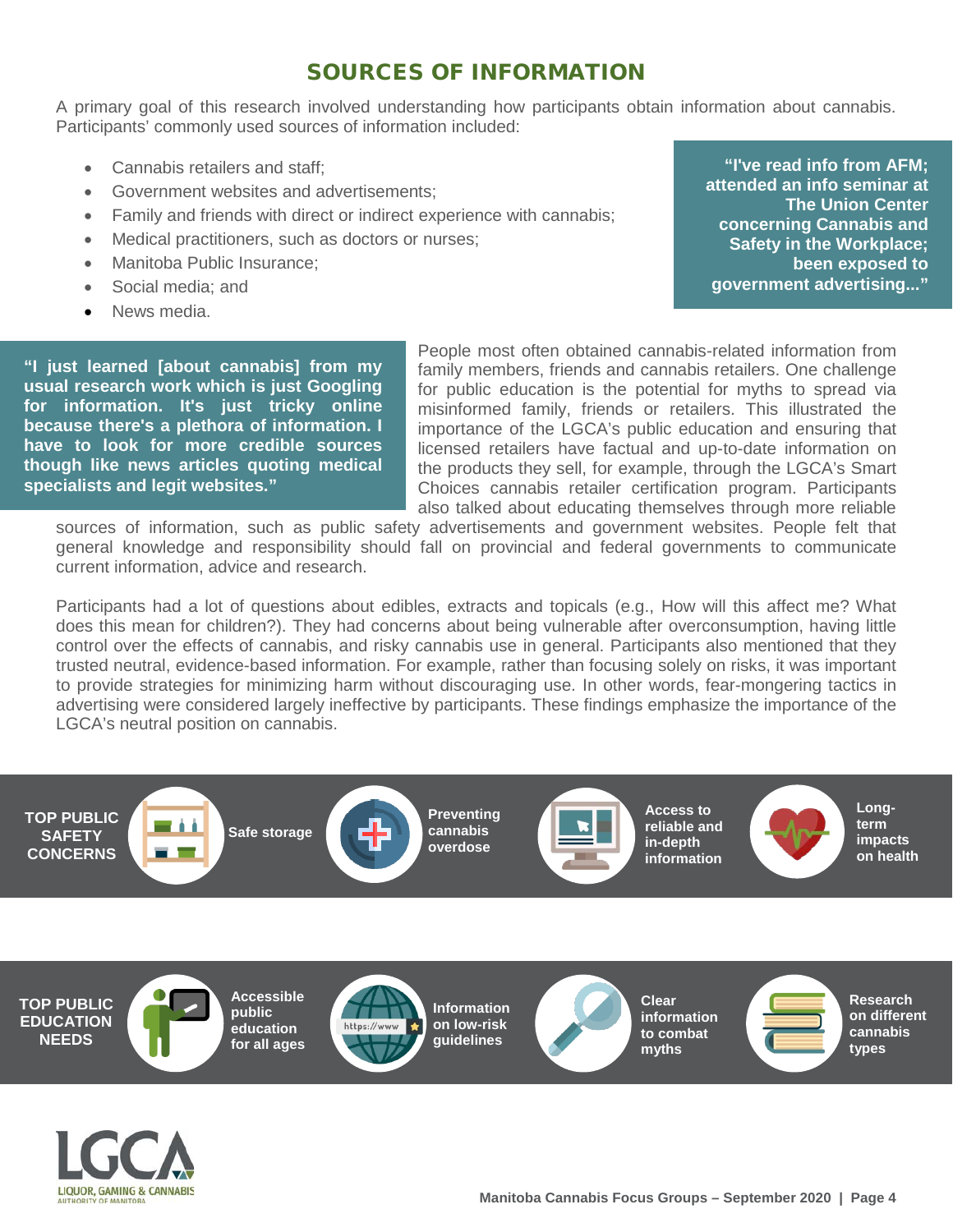## GAPS IN KNOWLEDGE, CANNABIS RISKS AND MYTHS

Many participants identified myths around having control over intake; how and for how long cannabis affects

**"I think there should have been an extensive information drive towards the benefits of cannabis before it was legalized and more so now that it's out there on the shelves. Education should be continuous. We can't expect people to just read up on it on their own. So much unverified stuff [is] online and people can really be misinformed."**

them. People might not understand that the cannabis in homemade edibles may not be evenly distributed throughout the food item. As well, given the delayed effect of edible cannabis, many participants, even those with more experience, talked about

how easy it can be to overdose on edibles by taking too much too quickly. This reinforces the "go slowly" message shared by our participants that is one of the central messages in

the LGCA's cannabis public education campaign.

Many participants did not fully understand the differences in effect between smoking cannabis, eating cannabis and using extracts. Further, they had a difficult time understanding why it is important to read the label to check THC content. Group participants also expressed varied opinions on the risks of cannabis dependence and possible harms to long-term health. These misunderstandings could potentially lead to adverse health effects and increased visits to hospital emergency rooms. It is crucial that Manitobans receive clear and accessible information on THC content, the different methods of consumption and the risks associated with each method.



#### FUTURE DIRECTIONS

The purpose of this research was to understand what motivates people to use different forms of cannabis, such as edible and extract products. Additionally, there is a need to understand public perceptions of these products to determine what lower-risk information resonates the most with various demographic groups. Ultimately, focus groups with people who have and/or might use cannabis provide valuable information to inform policy and social responsibility initiatives.

Participants used cannabis for a variety of reasons. Edibles were perceived as easy to use, and without the lung damage and stigma of smoking or vaping. More experienced participants discussed preferences for extracts because they wanted a higher THC content. As mentioned earlier in this report, the LGCA did not ask participants about medical use or their health condition, however, discussions often involved personal health and symptom management, and interest in potential cannabis use was largely driven by the possibility that it could help with health conditions. This has implications on future research and the need for wide-spread and accessible public education from health care organizations and researchers. The LGCA supports collaboration between regulatory, health and research communities to find solutions to minimize harm from cannabis, or any of our regulatory areas of responsibility.

Participants expressed concerns about having insufficient information. Many participants believed that the legalization of cannabis was done too quickly and not enough research had been done prior to 2018. Further, fear mongering tactics were considered ineffective and likely to decrease trust of regulatory and government messaging. As such, future messaging should maintain a factual and neutral stance toward cannabis, without increasing fear or stigma, for optimal reach.

It was apparent in every focus group that people have high expectations of cannabis regulation, and the continued development of regulatory standards and public education about the risks of cannabis use. People

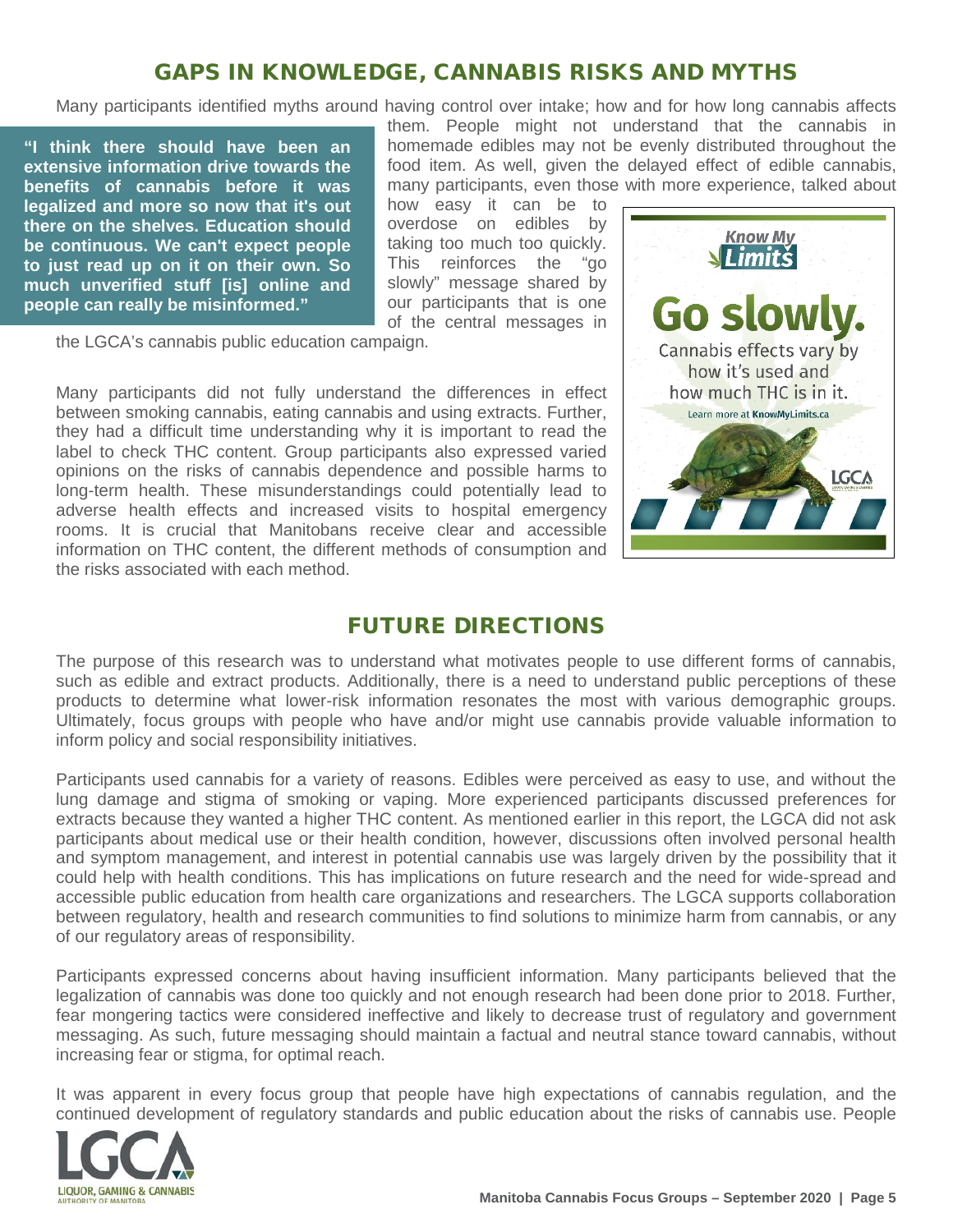expect that there will be widely available and exhaustive research and information. They believe that it is the responsibility of the government to educate the public and create the conditions for safe production, distribution and use of cannabis products. The information provided in this report underscores the importance and impact of cannabis policy and education.

These focus groups identified that future policies, education campaigns and initiatives would benefit from the following:

- **Comparisons with alcohol as a reference point for education about cannabis;**
- **Continued research and policy development for ongoing, updated information;**
- **Collaboration with public health and the community to combat medical myths about cannabis;**
- **Laying the groundwork for guardians to talk to their children, should they choose to, about the risks of cannabis and lower-risk use strategies;**
- **Providing clear, factual and neutral information to the public;**
- **Using a wide variety of avenues for information sharing; and**
- **Ensuring that information is readily available for all Manitobans.**

These findings have since informed our most recent public education campaign on cannabis, which can be viewed at www.LGCAmb.ca. As more cannabis products become available, Manitobans will be looking for more information on risks, regulations, and how to safely use these products. Ultimately, it is encouraging that people actively seek out information on cannabis. The LGCA will continue to provide information and create a culture of lower-risk use as cannabis evolves.

# FINAL THOUGHTS

The LGCA expects that the market for edible and extract production of cannabis for personal use will continue to grow (e.g., cooking classes, cookbooks), but non-regulated production can amplify risks. Importantly, the availability of edibles and extracts for legal purchase could reduce the existing risks around people producing these products in their own homes for personal consumption. As this new legal industry evolves and matures, there is a need for increased comprehensive public education about the properties and effects of different types of cannabis.

It is also important that there are sufficient federal standards in place so that provincial regulatory regimes have similar foundational public safety rules. For example, establishing production regulations, including packaging, promotion, serving sizes (dosage) and THC limits will help to ensure consistency across all Canadian jurisdictions, and create clarity for people who choose to use cannabis.

#### ACKNOWLEDGEMENTS

The LGCA is grateful to the Manitobans who participated in this research and acknowledges eNRG's data collection.

#### **METHODOLOGY**

The LGCA contracted eNRG Research Group, a social research firm, to conduct 90- to 120-minute focus groups with a sample of adult Manitobans in Winnipeg, Brandon and Thompson using in-person and online platforms. The LGCA developed a discussion guide informed by extensive literature reviews related to cannabis edibles and extracts, including risks, motives and safer use strategies. Feedback was provided by the LGCA's academic ethics review panel, which reviewed this study for ethical and methodological issues prior to it going into the field.

#### SUGGESTED CITATION

Thomas, J. and Peters, O. (2020). *Cannabis in Manitoba: Focus group participants' experiences with and motivations for use.* Winnipeg, MB: Liquor, Gaming and Cannabis Authority of Manitoba. Retrieved from https://LGCAmb.ca/